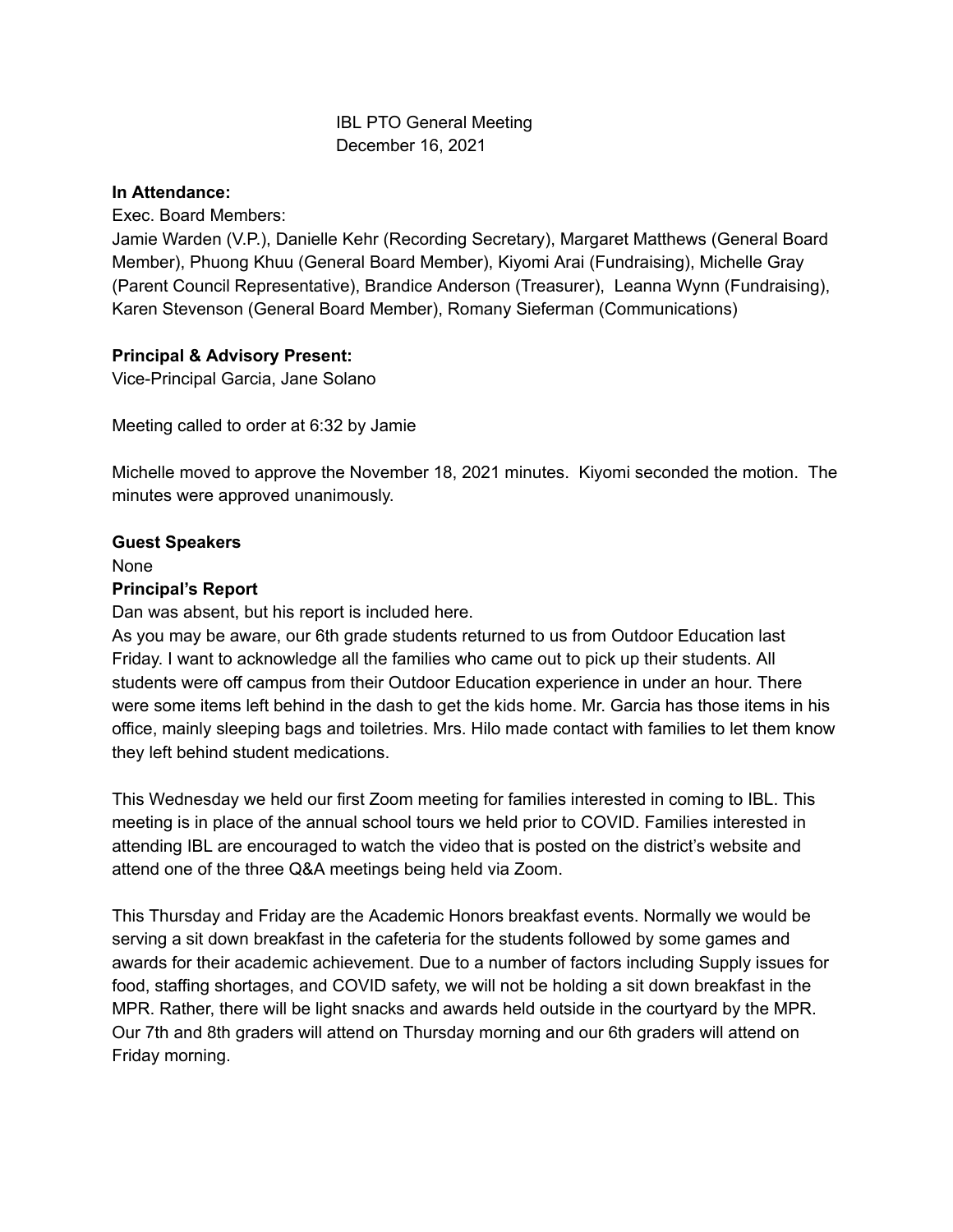We look to close out the year on Tuesday, December 21st. We are having a district wide early dismissal. Students at IBL will be dismissed at 1:45 pm. There is no early bus service so please make arrangements to have your child picked up. The school office will close at 3 pm.

Also, the Boys and Girls Club will be closed both Monday, December 20 and Tuesday December 21, 2021.

We are still in need of adults to help with Challenge Day for both the 8th grade and the 7th grade. Each grade level still needs 8 adults who can make the all-day commitment. 8th grade Challenge Day is scheduled for January 19 and 20. 7th grade Challenge Day is scheduled for February 14 and 15. We are also having an issue with getting permission slips back from the students. Students need to have a signed permission slip in order to participate. Ms. McCarthy, our school counselor, has gone into one 8th grade homeroom to advertise the program and will be visiting the others to get the permission slips.

We are scheduled to return to school on Wednesday, January 5, 2022. I want to wish all of you a wonderful holiday season and to thank you for all the hard work, time, and energy you give to our students and staff.

## **Vice-Principals's Report**

As of now, all eighth grade activities are planned to happen. Graduation will be at Terra Nova High School. The dinner dance will be held in the IBL cafeteria, and the Great America trip is a go. Students will have academic, behavior, and attendance requirements to meet in order to attend activities.

## **Parent Council Representative**

There have been two district meetings recently. The IBL SPSA was presented and approved. There was a review of the new dress and grooming code. Elizabeth Bredall is the board member assigned to IBL.

#### **President's Report**

Janell was not present.

## **Fundraising**

Kiyomi and Leanns will get started working on the fireworks booth in January. There was a discussion about other fundraising opportunities, including the Big 3 raffle.

#### **Volunteer Coordinator**

Stephanie was not present.